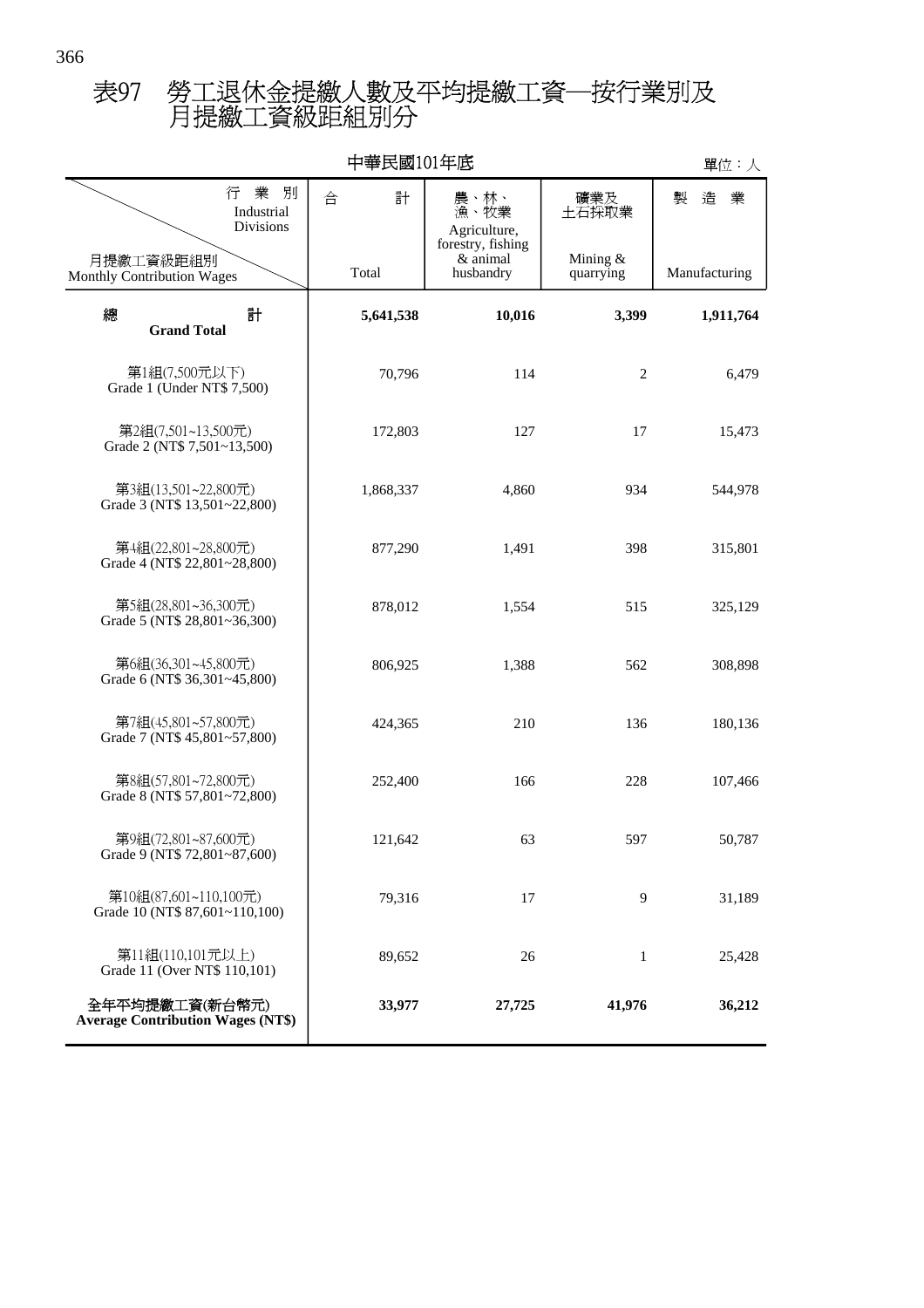| <b>End of 2012</b>          |                                           |              | Unit person                 |                             |                                  |
|-----------------------------|-------------------------------------------|--------------|-----------------------------|-----------------------------|----------------------------------|
| 電力及<br>燃氣供應業                | 用水供應及<br>污染整治業                            | 業<br>營<br>造  | 批發及零售業                      | 運輸及倉儲業                      | 住宿及餐飲業                           |
| Electricity &<br>gas supply | Water supply &<br>remediation<br>services | Construction | Wholesale &<br>retail trade | Transportation &<br>storage | Accommodation &<br>food services |
| 17,031                      | 35,346                                    | 251,715      | 1,347,438                   | 167,650                     | 236,127                          |
| $\,1$                       | 129                                       | 599          | 17,233                      | 500                         | 26,709                           |
| 17                          | 436                                       | 2,952        | 64,059                      | 2,540                       | 35,439                           |
| 419                         | 17,063                                    | 120,345      | 532,929                     | 37,779                      | 88,571                           |
| 561                         | 5,324                                     | 32,856       | 220,680                     | 22,075                      | 39,073                           |
| 1,077                       | 4,670                                     | 35,052       | 189,213                     | 32,146                      | 23,184                           |
| 1,343                       | 3,409                                     | 35,342       | 158,637                     | 37,037                      | 14,374                           |
| 1,493                       | 1,650                                     | 12,178       | 66,906                      | 19,557                      | 5,081                            |
| 2,457                       | 2,360                                     | 7,286        | 41,086                      | 8,490                       | 2,240                            |
| 6,339                       | 166                                       | 2,734        | 21,719                      | 2,837                       | 718                              |
| 2,830                       | $74\,$                                    | 1,298        | 15,495                      | 1,685                       | 376                              |
| 494                         | 65                                        | 1,073        | 19,481                      | 3,004                       | 362                              |
| 72,207                      | 29,347                                    | 29,454       | 30,965                      | 37,662                      | 21,563                           |

## **by Industry and Monthly Contribution Wage Table 97 Number of Contributors and Average Contribution Wages,**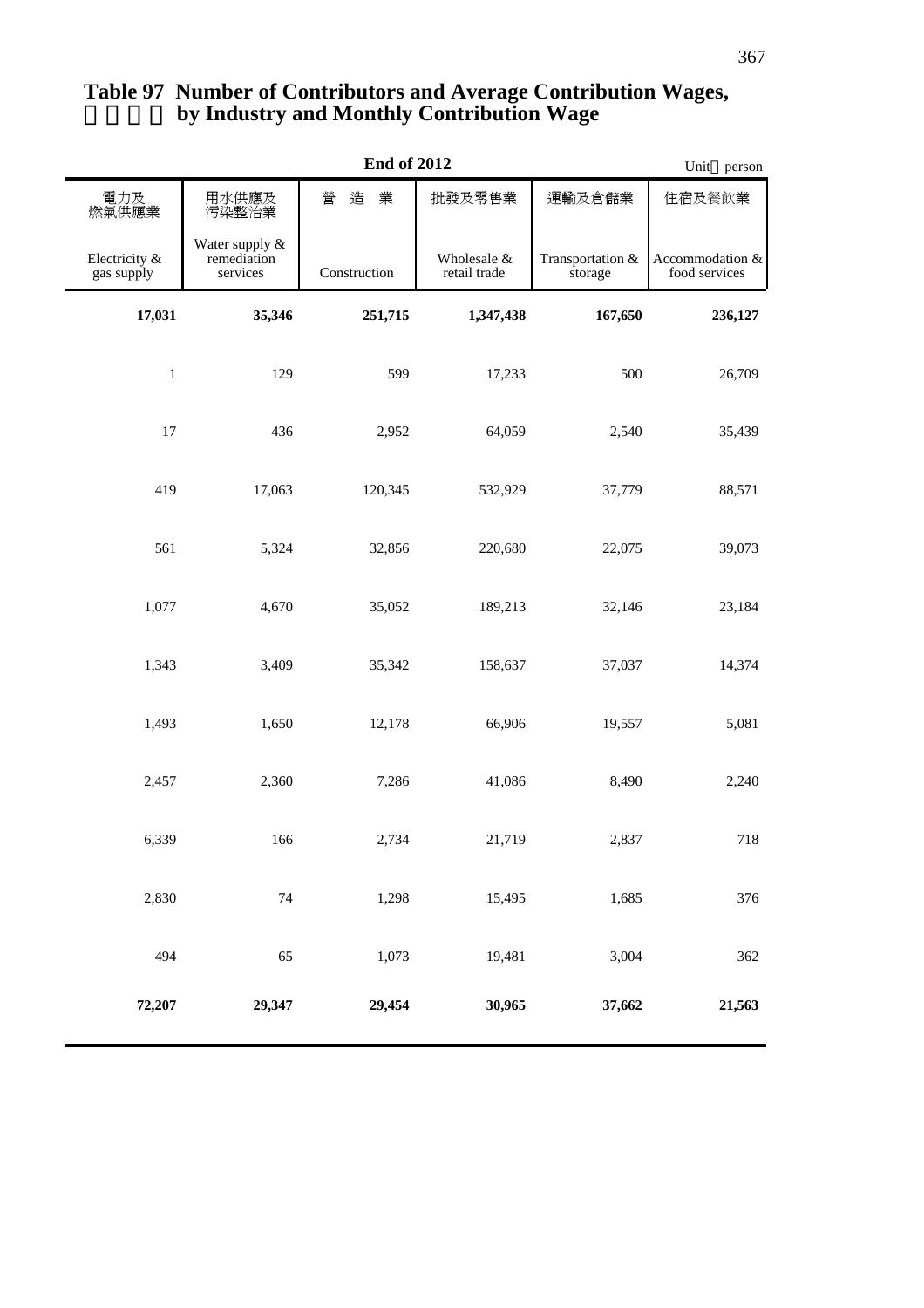## 月提繳工資級距組別分(續) 表97 勞工退休金提繳人數及平均提繳工資─按行業別及

| 中華民國101年底                                                  |                                |                          |             | 單位:人                                                |
|------------------------------------------------------------|--------------------------------|--------------------------|-------------|-----------------------------------------------------|
| 業<br>別<br>行<br>Industrial<br>Divisions                     | 資訊及<br>通訊傳播業                   | 金融及保險業                   | 不動產業        | 專業、科學<br>及技術服務業                                     |
| 月提繳工資級距組別<br>Monthly Contribution Wages                    | Information &<br>communication | Financial &<br>insurance | Real estate | Professional,<br>scientific &<br>technical services |
| 計<br>總<br><b>Grand Total</b>                               | 171,242                        | 252,490                  | 85,853      | 260,456                                             |
| 第1組(7,500元以下)<br>Grade 1 (Under NT\$ 7,500)                | 2,057                          | 3,110                    | 367         | 1,381                                               |
| 第2組(7,501~13,500元)<br>Grade 2 (NT\$ 7,501~13,500)          | 4,682                          | 6,293                    | 1,271       | 5,644                                               |
| 第3組(13,501~22,800元)<br>Grade 3 (NT\$ 13,501~22,800)        | 23,767                         | 24,052                   | 37,137      | 71,160                                              |
| 第4組(22,801~28,800元)<br>Grade 4 (NT\$ 22,801~28,800)        | 25,223                         | 19,427                   | 12,332      | 37,694                                              |
| 第5組(28,801~36,300元)<br>Grade 5 (NT\$ 28,801~36,300)        | 32,511                         | 42,112                   | 11,156      | 38,633                                              |
| 第6組(36,301~45,800元)<br>Grade 6 (NT\$ 36,301~45,800)        | 31,135                         | 48,903                   | 10,202      | 37,958                                              |
| 第7組(45,801~57,800元)<br>Grade 7 (NT\$ 45,801~57,800)        | 21,531                         | 38,814                   | 5,029       | 24,007                                              |
| 第8組(57,801~72,800元)<br>Grade 8 (NT\$ 57,801~72,800)        | 13,758                         | 26,118                   | 4,534       | 18,768                                              |
| 第9組(72,801~87,600元)<br>Grade 9 (NT\$ 72,801~87,600)        | 6,176                          | 13,604                   | 1,747       | 9,650                                               |
| 第10組(87,601~110,100元)<br>Grade 10 (NT\$ 87,601~110,100)    | 4,323                          | 11,559                   | 932         | 7,064                                               |
| 第11組(110,101元以上)<br>Grade 11 (Over NT\$ 110,101)           | 6,079                          | 18,498                   | 1,146       | 8,497                                               |
| 全年平均提繳工資(新台幣元)<br><b>Average Contribution Wages (NT\$)</b> | 42,744                         | 51,191                   | 32,514      | 39,864                                              |